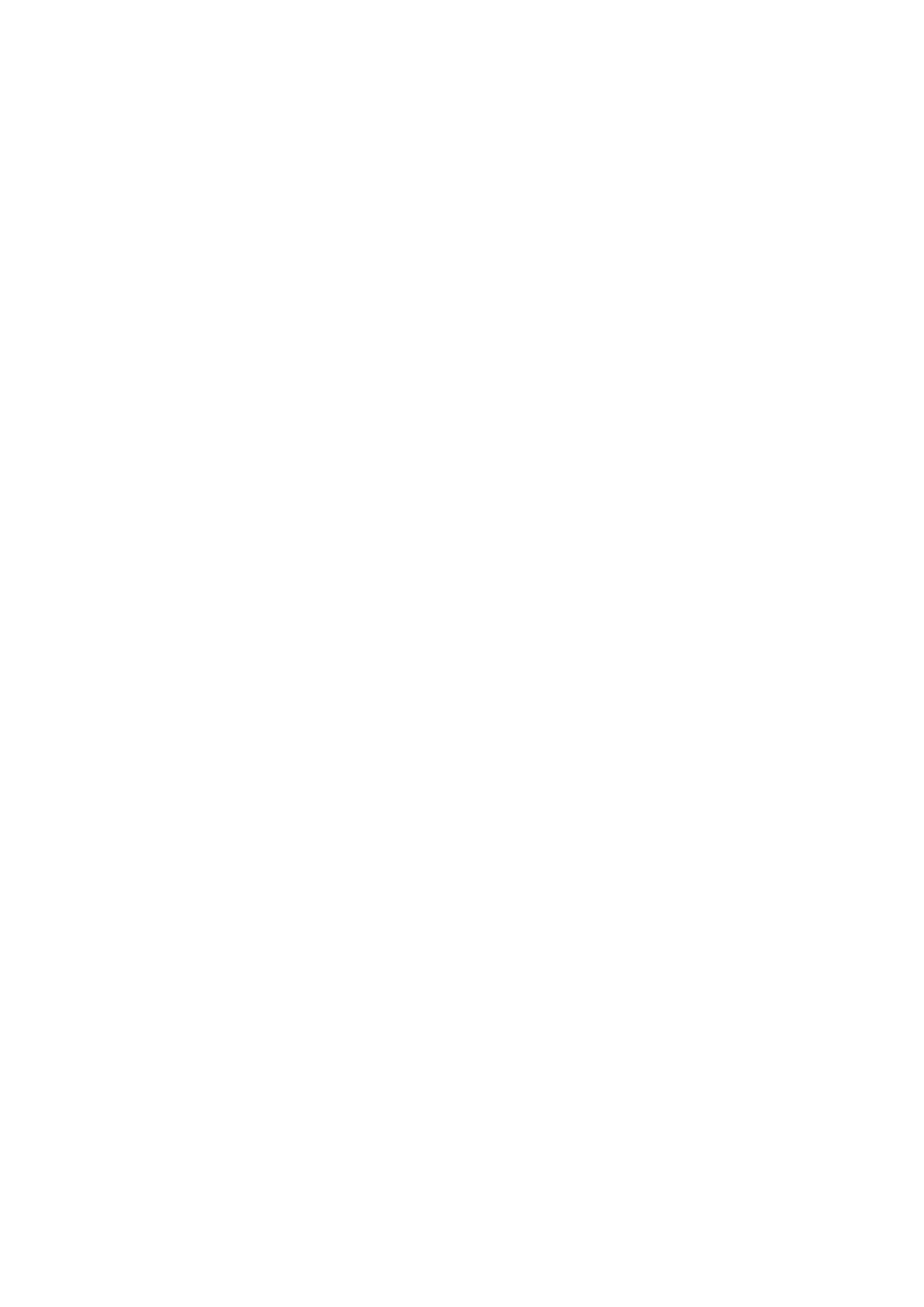|                                                                | Keep container closed.                                     |
|----------------------------------------------------------------|------------------------------------------------------------|
| For bulk, long distance transport<br>For storage up to 25 days | Product must be kept under 30°C.<br>Keep < $37^{\circ}$ C. |
| For storage greater than 25 days                               | Keep product $<$ 30 $^{\circ}$ C                           |
| Specific end use                                               | Cleaning pod for use in washing machines.                  |

# **8. EXPOSURE CONTROLS/PERSONAL PROTECTION**

The mixture has not been tested. Based on the available data of the ingredients the classification criteria are not met.

| <b>Exposure controls</b>      | This product does not pose a hazard in normal use.                                                                                              |
|-------------------------------|-------------------------------------------------------------------------------------------------------------------------------------------------|
| <b>Engineering measures</b>   | Facilities storing or utilizing this material should be<br>equipped with an eyewash facility and safety<br>shower. Ensure adequate ventilation. |
| Personal protective equipment |                                                                                                                                                 |
| Eye protection                | Wear chemical goggles                                                                                                                           |
| <b>Skin</b>                   | Wear appropriate protective gloves to prevent skin<br>exposure.                                                                                 |
| Clothing                      | Wear a chemical apron.                                                                                                                          |
| <b>Respirators</b>            | In case of inadequate ventilation A NIOSH/MSHA<br>approved air purifying dust or mist respirator or<br>European standard EN 149.                |

# **9. PHYSICAL AND CHEMICAL PROPERTIES**

Important health, safety and environmental information

| Appearance<br>pH   | Blue clear liquid in pod<br>$8.5 - 9.5$ | <b>Odour</b><br><b>Boiling point</b>             | Coconut Heart<br>Not measured<br>$(>100^{\circ}C)$ |
|--------------------|-----------------------------------------|--------------------------------------------------|----------------------------------------------------|
| <b>Flash point</b> | Not applicable                          | Flammability                                     | Not available                                      |
| <b>Explosive</b>   | None                                    | <b>Oxidising properties</b>                      | Not available                                      |
| properties         |                                         | <b>Relative density</b>                          | $0.9 - 1.1$ g/ml                                   |
| Vapour pressure    | Not available                           | <b>Water solubility</b>                          | Completely soluble                                 |
| Solubility         | Soluble in water                        | <b>Partition coefficient:</b><br>n-octanol/water | Not available                                      |
| <b>Viscosity</b>   |                                         | <b>Vapour density</b>                            | $>1$ (air=1)                                       |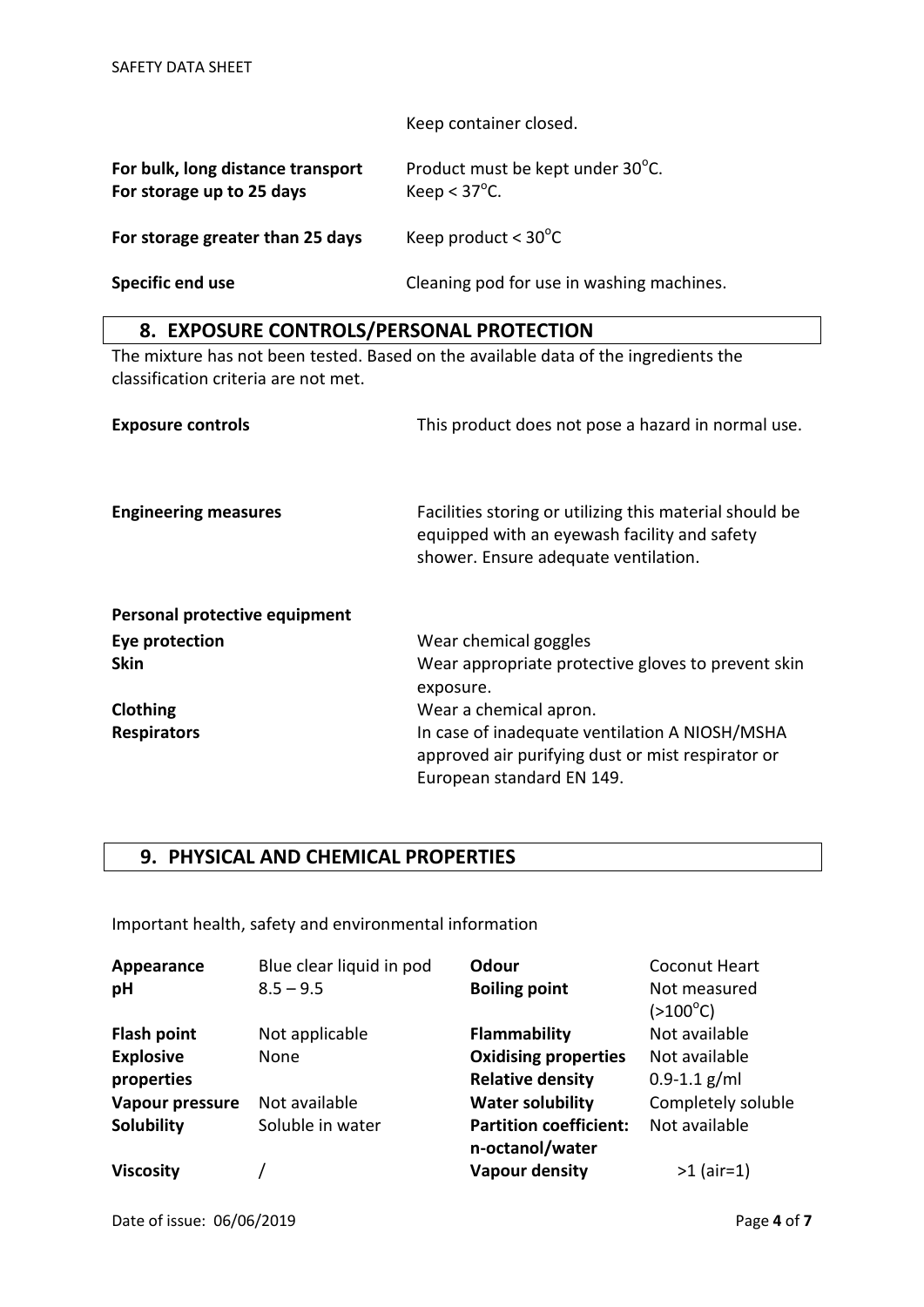**Evaporation rate** Not measured Other information. Nil

## **10.STABILITY AND REACTIVITY**

| Reactivity                                | No chemical reactivity hazards expected. The<br>product is stable.           |
|-------------------------------------------|------------------------------------------------------------------------------|
| <b>Chemical stability</b>                 | Stable under normal conditions.                                              |
| <b>Possibility of hazardous reactions</b> | None under normal conditions of storage<br>and use                           |
| <b>Conditions to avoid</b>                | Incompatible materials, exposure to air or<br>water.                         |
| <b>Incompatible materials</b>             | Do not mix with oxidising agents, reducing<br>agents, bases, metal nitrates. |
| <b>Hazardous decomposition products</b>   | None known when stored and used under<br>normal conditions.                  |

#### **11. INFORMATION ON TOXICOLOGY**

| <b>Inhalation</b> | No known effect                                                                          |
|-------------------|------------------------------------------------------------------------------------------|
| Skin contact      | Irritating to skin                                                                       |
| Ingestion         | May be harmful if swallowed                                                              |
| Eye contact       | Causes serious eye irritation. Irritating but will not<br>permanently injure eye tissue. |

#### **Delayed and immediate effects as well as chronic effects from short and long-term exposures**

**Skin corrosion/irritation**<br> **Serious eve damage/eve irritation**<br>
Causes serious eve irritation **Serious eye damage/eye irritation**<br> **Skin sensitisation**<br> **Skin sensitisation Skin sensitisation**<br> **Respiratory sensitisation**<br> **Respiratory sensitisation**<br> **No known effect Respiratory sensitisation**<br> **Germ cell mutagenicity**<br> **Germ cell mutagenicity**<br> **Germ cell mutagenicity Germ cell mutagenicity**<br> **No known effect Neurological effects**<br>
No known effect **Neurological effects**<br> **Reproductive effects**<br> **Reproductive effects**<br> **Reproductive effects Reproductive effects**<br> **Reproductive effects**<br> **Developmental toxicity**<br> **No known effect Developmental toxicity**<br> **Developmental toxicity**<br> **Developmental toxicity**<br> **No known effect Teratogenicity**<br> **STOT** – single exposure<br> **STOT** – single exposure<br> **No known effect STOT** – **single exposure COVID- STOT** – **single exposure NO STOT** – **repeated exposure NO NO NO RO NO NO RO NO RO NO RO NO RO NO RO NO RO NO RO NO RO NO RO NO RO STOT – repeated exposure** No known effect<br> **Farget organ effects**<br> **No known effect Target organ effects**<br> **Aspiration hazard**<br> **Aspiration hazard**<br> **Aspiration hazard Aspiration hazard**<br> **Carcinogenicity**<br> **Carcinogenicity**<br> **Carcinogenicity Carcinogenicity** 

**Acute toxicity** Ma be harmful if swallowed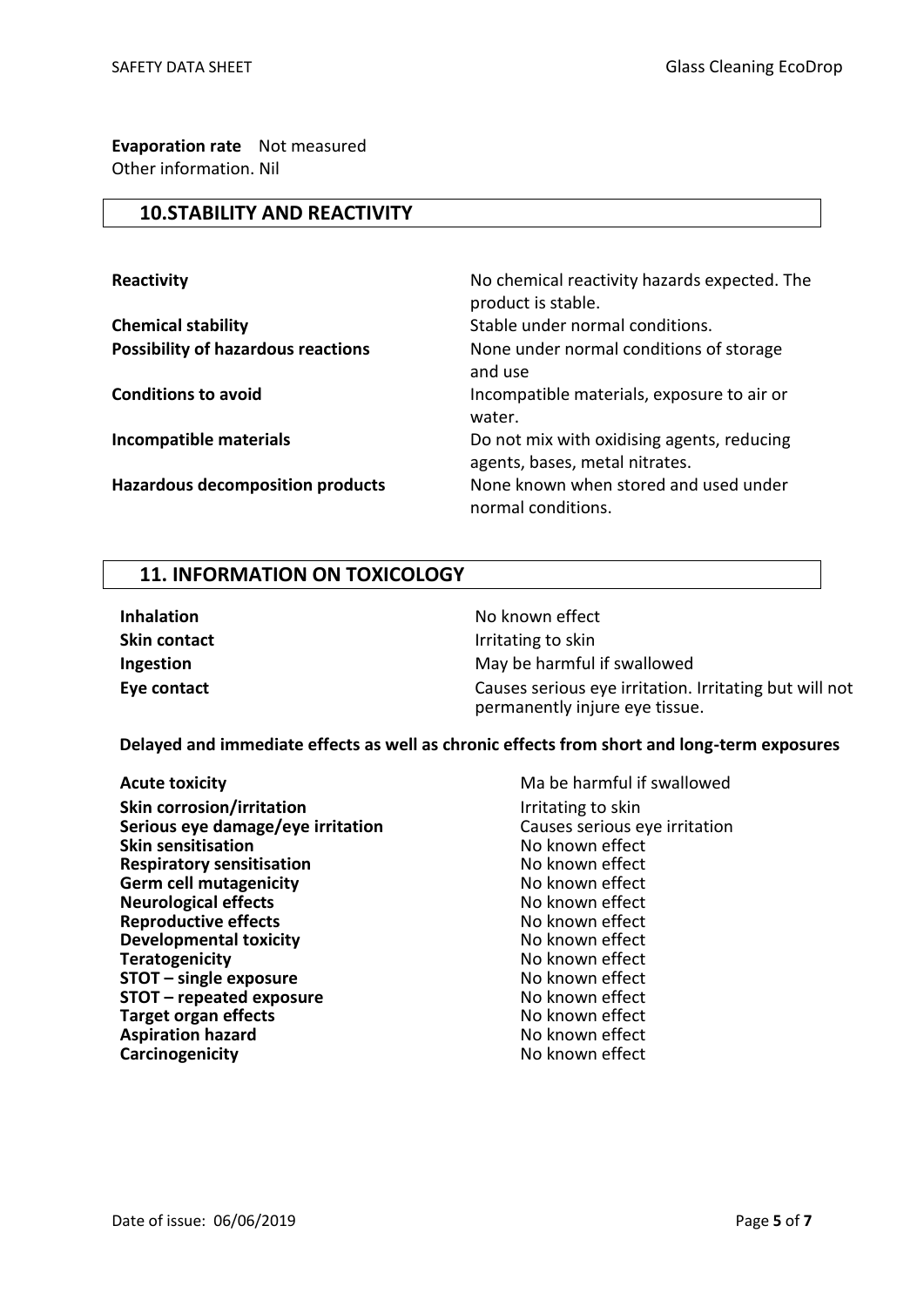## **12.ECOLOGICAL INFORMATION**

**Ecotoxicity** No known significant effects or critical hazards

**Aquatic ecotoxicity**No known significant effects or critical hazards

| <b>Toxicity</b>                           | The mixture has not been tested. Based on the<br>available data of the ingredients the<br>classification criteria are not met. |
|-------------------------------------------|--------------------------------------------------------------------------------------------------------------------------------|
| <b>Persistence and biodegradability</b>   | No information available                                                                                                       |
| <b>Bioaccumulative potential</b>          | No information available                                                                                                       |
| <b>Mobility in soil</b>                   | No information available                                                                                                       |
| <b>Results of PBT and vPvB assessment</b> | No information available                                                                                                       |
| <b>Other adverse effects</b>              | No information available                                                                                                       |

## **13. DISPOSAL CONSIDERATIONS**

**Waste treatment methods** Dispose of according to local regulations. Avoid disposing into drainage systems and into the environment. Dispose of contaminated packaging in the same way as the product itself. Noncontaminated packages may be recycled.

## **14. TRANSPRT INFORMATION**

Not regulated for transport.

## **15. REGULATORY INFORMATION**

Safety, health and environmental regulations/legislation specific for the substance or mixture Commission Regulation (EC) No. 453/2010 of 20th May 2010 amending Regulation (EC) No. 1907/2006 of 18th December 2006 concerning the Registration, Evaluation, Authorisation and Restriction of Chemicals (REACH).